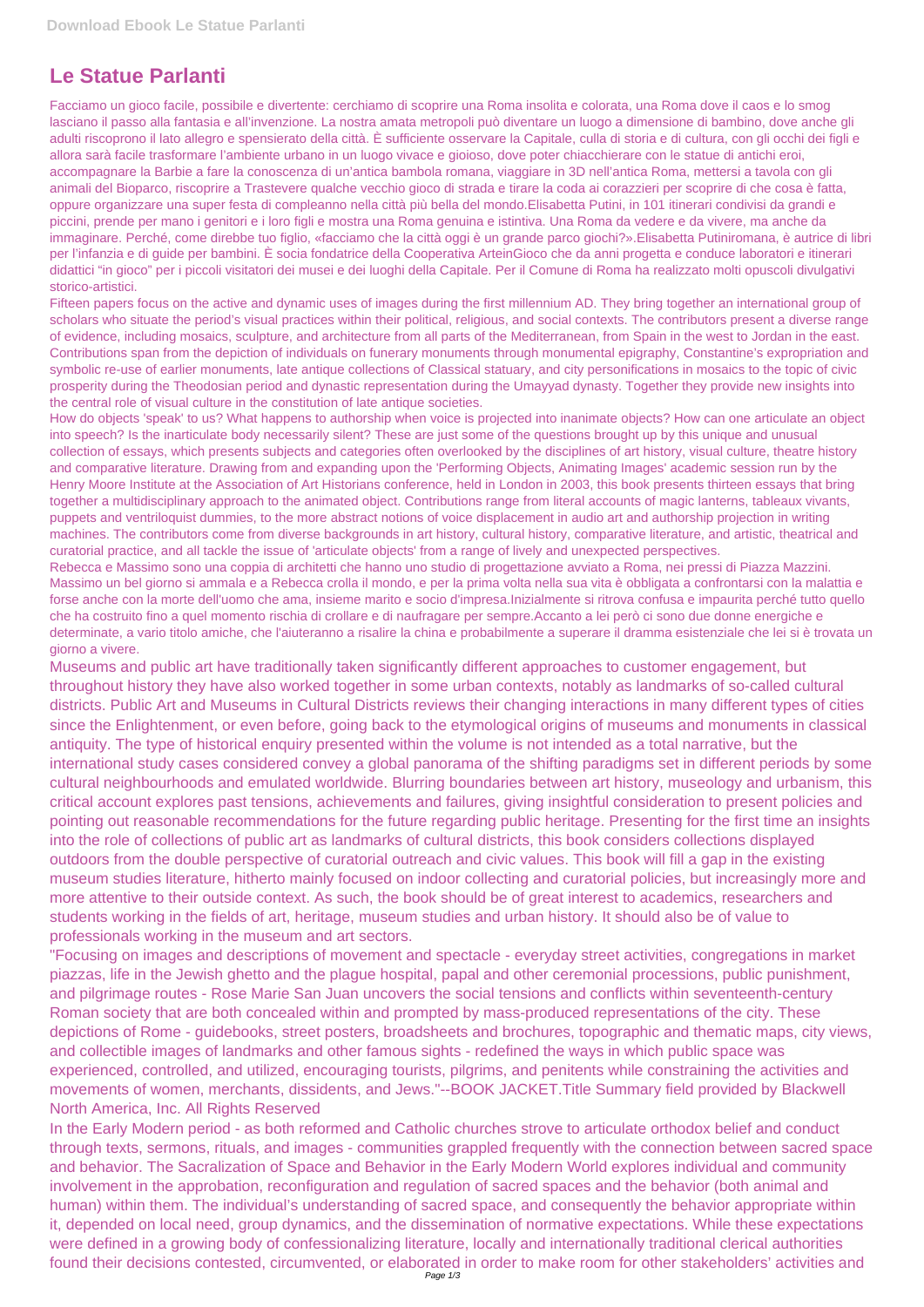needs. To clearly reveal the efforts of early modern groups to negotiate authority and the transformation of behavior with sacred space, this collection presents examples that allow the deconstruction of these tensions and the exploration of the resulting campaigns within sacred space. Based on new archival research the eleven chapters in this collection examine diverse aspects of the campaigns to transform Christian behavior within a variety of types of sacred space and through a spectrum of media. These essays give voice to the arguments, exhortations, and accusations that surrounded the activities taking place in early modern sacred space and reveal much about how people made sense of these transformations.

Leggende, aneddoti e storie che dovresti conoscereRoma, una città dalle infinite domande. Camminando per strade, vicoli, piazze, capita spesso di avere delle curiosità ma di non trovare il tempo e il modo per cercare le risposte. Avete mai notato che alcuni orologi pubblici hanno uno strano quadrante a sei ore e una sola lancetta? Perché? E vi siete mai accorti, per esempio, delle piccole targhe affisse sui palazzi dei vecchi rioni? Servivano solo per attestare la proprietà degli edifici? E ancora, ci sono nomi di feste e tradizioni tanto popolari che ormai nessuno ne osserva più la stranezza o ne indaga l'origine. Basta poco, invece, per scoprire storie magiche, ingenue e suggestive che Roma svela solo a chi è in grado di fare attenzione ai dettagli, di frugare tra le pietre, o di avventurarsi nelle periferie. Questo volume è un punto di vista alternativo sulla città eterna: uno sguardo rivelatore su quello che si nasconde sotto un'apparente normalità. 101 curiosità sulla vecchia e sempre nuova Roma, che non smette mai di stupire.Gabriella Seriolaureata in Topografia antica e specializzata in Archeologia classica all'Università "Sapienza", lavora presso il Ministero per i Beni e le Attività Culturali. Appassionata esploratrice della città di Roma, si occupa da anni di ricerche sul suo patrimonio storico-artistico. Ha pubblicato studi sull'argomento e collabora con periodici culturali. Per la Newton Compton ha scritto 101 tesori nascosti di Roma da vedere almeno una volta nella vita e Curiosità e segreti di Roma.

Nella realtà dei centri storici italiani il tema del recupero degli edifici abbandonati e l'esigenza di spazi per la musica possono trovare, attraverso l'applicazione di metodologie scientificamente fondate per la valutazione della compatibilità al riuso degli edifici, il modo per concepire soluzioni sostenibili. Per tali ragioni il volume non vuole intendersi come occasionale ed isolato evento, ma porsi come periodico momento di dibattito, riflessione e scambio intorno all'evoluzione di una tematica di grande interesse e attualità.

Le statue parlanti ci raccontano di un'epoca lontana in cui il papa esercitava sulla città di Roma un forte potere, creando tra classe politica e cittadini una frattura insanabile e gravi disagi. Dal XVI secolo il dissenso verso il papato e poi verso le istituzioni in generale inizia a manifestarsi attraverso cartelli satirici anonimi, posti di notte accanto ad alcune note statue romane, proprio nei posti più frequentati della città, in modo da poter essere letti da molte persone il mattino seguente. Ecco come sei di queste statue diventano "parlanti". L'anima del popolo romano è sicuramente Pasquino, la statua parlante più caratteristica, mentre il suo interlocutore privilegiato è Marforio: memorabili sono i loro velenosi botta e risposta tanto su Sisto V quanto su Napoleone. Accanto a loro Madama Lucrezia, unica rappresentante femminile, Abate Luigi, Babuino e Facchino, la statua più giovane. La voce delle statue parlanti di Roma scrive una storia parallela a quella deimanuali, lontana dalle fonti ufficiali e lunga ben quattro secoli, ma non meno credibile e interessante: Valentina Ghilardi la riporta in vita attraverso uno stile a metà strada fra poesia e prosa, in una piacevole e appassionata rilettura di un passato quanto mai attuale. Valentina Ghilardi è nata a Roma, dove vive tuttora con il marito ed il figlio. Dopo la maturità classica si è laureata prima in Sociologia e poi in Scienze della Formazione Primaria. È autrice di filastrocche e fiabe per l'infanzia, attualmente insegna in una scuola primaria statale di Roma, occupandosi dell'area linguistica. Le Statue Parlanti (Ciance in "libbertà") è la sua prima pubblicazione.

John Shearman makes the plea for a more engaged reading of art works of the Italian Renaissance, one that will recognize the presuppositions of Renaissance artists about their viewers. His book is the first attempt to construct a history of those Renaissance paintings and sculptures that are by design completed outside themselves in or by the spectator, that embrace the spectator into their narrative plot or aesthetic functioning, and that reposition the spectator imaginatively or in time and space. He takes the lead from texts and artists of the period, for these artists reveal themselves as spectators. Among modern historiographical techniques, Reception Theory is closest to the author's method, but Shearman's concern is mostly with anterior relationships with the viewer--that is, relationships conceived and constructed as part of the work's design, making, and positioning. Shearman proposes unconventional ways in which works of art may be distinguished one from another, and in which spectators may be distinguished, too, and enlarges the accepted field of artistic invention. Furthermore, His argument reflects on the Renaissance itself. What is created in this period tends to be regarded as conventional, or inherent in the nature of painting and sculpture: he maintains that this is a careless, disengaged view that has overlooked the process of discovery by immensely inventive and visually intelllectual artists. John Shearman is William Door Boardman Professor of Fine Arts at Harvard University. Among his works are Mannerism (Hardmondsworth/Penguin), Raphael's Cartoons in the Collection of Her Majesty the Queen and the Tapestries for the Sistine Chapel (Phaidon), The Early Italian Paintings in teh Collection of Her Majesty the Queen (Cambridge). and Funzione e Illusione (il Saggiatore). The A.W. Mellon Lectures in the Fine Arts, 1988 Bollingen Series XXXV: 37 Originally Publsihed in 1992 The Princeton Legacy Library uses the latest print-on-demand technology to again make available previously out-of-print books from the distinguished backlist of Princeton University Press. These editions preserve the original texts of these important books while presenting them in durable paperback and hardcover editions. The goal of the Princeton Legacy Library is to vastly increase access to the rich scholarly heritage found in the thousands of books published by Princeton University Press since its founding in 1905. La produzione giovanile dello scultore romano Stefano Maderno, che va dai primi suoi esordi all'inizio degli anni '90 del Cinquecento fino alla Santa Cecilia per l'omonima basilica romana (1600 ca.), costituisce un capitolo finora totalmente negletto dagli studi storico-artistici. Questo contributo si propone di riconsiderare in toto tale fase dell'attività del maestro Page 2/3